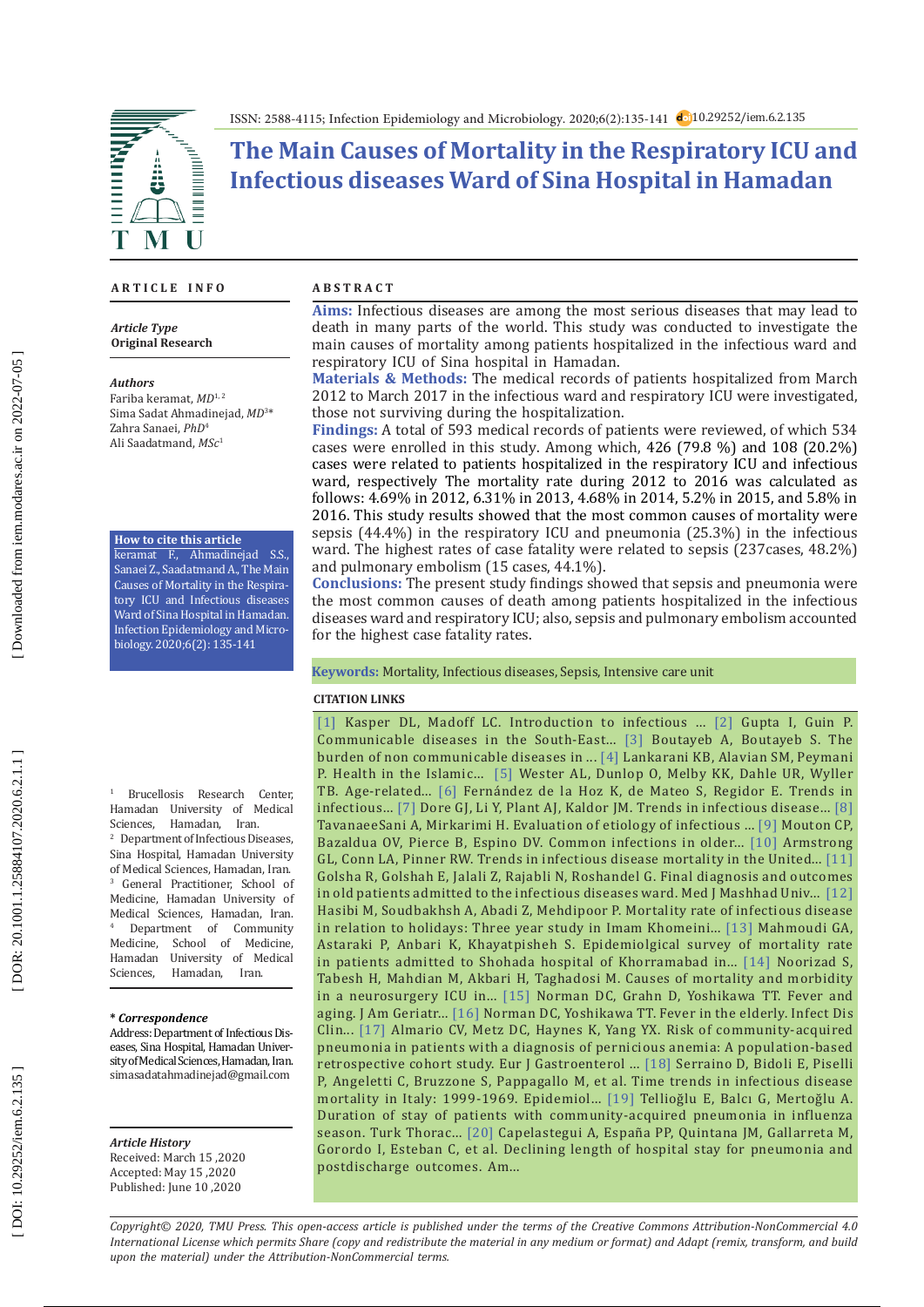## **Introduction**

Despite dramatic advances in the treatment and prevention of infectious and communicable diseases in recent decades, they are still considered as one of the main causes of morbidity and debility in human society around the world, especially in developing countries [1-2]. Some communicable diseases that cause high mortality rates, especially in low and middle-income countries, include HIV/AIDS, malaria, tuberculosis, acute respiratory infections, and diarrheal disease [3-5]. However, there are some factors that even make developing countries more expose and vulnerable to communicable diseases, such as geographic, demographic, and socio-economic factors. On the other hand, there are also some common types of none-communicable diseases that mostly affect developing countries, such as cardiovascular diseases, cancer, diabetes, chronic obstructive pulmonary disease, and mental disorders. Many studies have suggested that in countries like Iran and Spain, the major leading causes of death associated with infectious diseases are sepsis and pneumonia<sup>[6-7]</sup>. In Australia, respiratory infections and HIV were reported as the most common causes of death [7]. In Mashhad, the most common infectious disease causing hospitalization and death in elderly was reported to be pneumonia [8]. Understanding early clinical signs of infectious diseases, such as weakness and cachexia, along with the symptoms of underlying diseases, like cardiopulmonary or renal diseases, is essential in order to prevent disease progression and to reduce mortality rate among patients. Such information improves the timely and accurate diagnosis of the disease and leads to early treatment and prevention of mortality [9].

**Objectives:** This study was conducted to investigate the causes of mortality in the patients hospitalized in the infectious diseases ward and respiratory ICU of Sina hospital in Hamadan.

## **Materials and Methods**

In this study, the medical records of 593 patients hospitalized and died during March 2012 to March 2017 in the infectious diseases ward and respiratory ICU of Sina hospital in Hamadan, Iran were evaluated. This study was approved by the Ethics Committee of Hamadan University of Medical Sciences (Ethical code: IR.UMSHA.REC.1396.119).

All information about the participants,<br>including demographic characteristics including demographic characteristics (age, sex), causes of mortality, underlying illnesses, definitive diagnosis, place of residence, and duration of hospitalization were extracted from the patient's medical records and death certificate and entered into the designed chart.

The patients' mortality rate was calculated for each year along with the case fatality rates for common infectious diseases. Incomplete medical records were excluded from the study. Data were analyzed using SPSS software Version 16.0. Student's T-test was used to assess whether there was a statistically significant difference between patients who died due to specific medical conditions. Chi-squared test was used to evaluate the potential difference between different factors. A *p*-value < .05 was considered as the threshold for significance.

## **Findings**

A total of 593 medical records of patients were studied over a period of 5 years, of which 59 (9.9%) cases were excluded from the study due to incomplete records. Patients enrolled in this study included 324 males (60.68%) and 210 females (39.32%); also, 492 (92.1%) cases were married, and 41 (7.9%) cases were single. Most of the deaths occurred in the respiratory ICU with a frequency of 426 (80%) and in the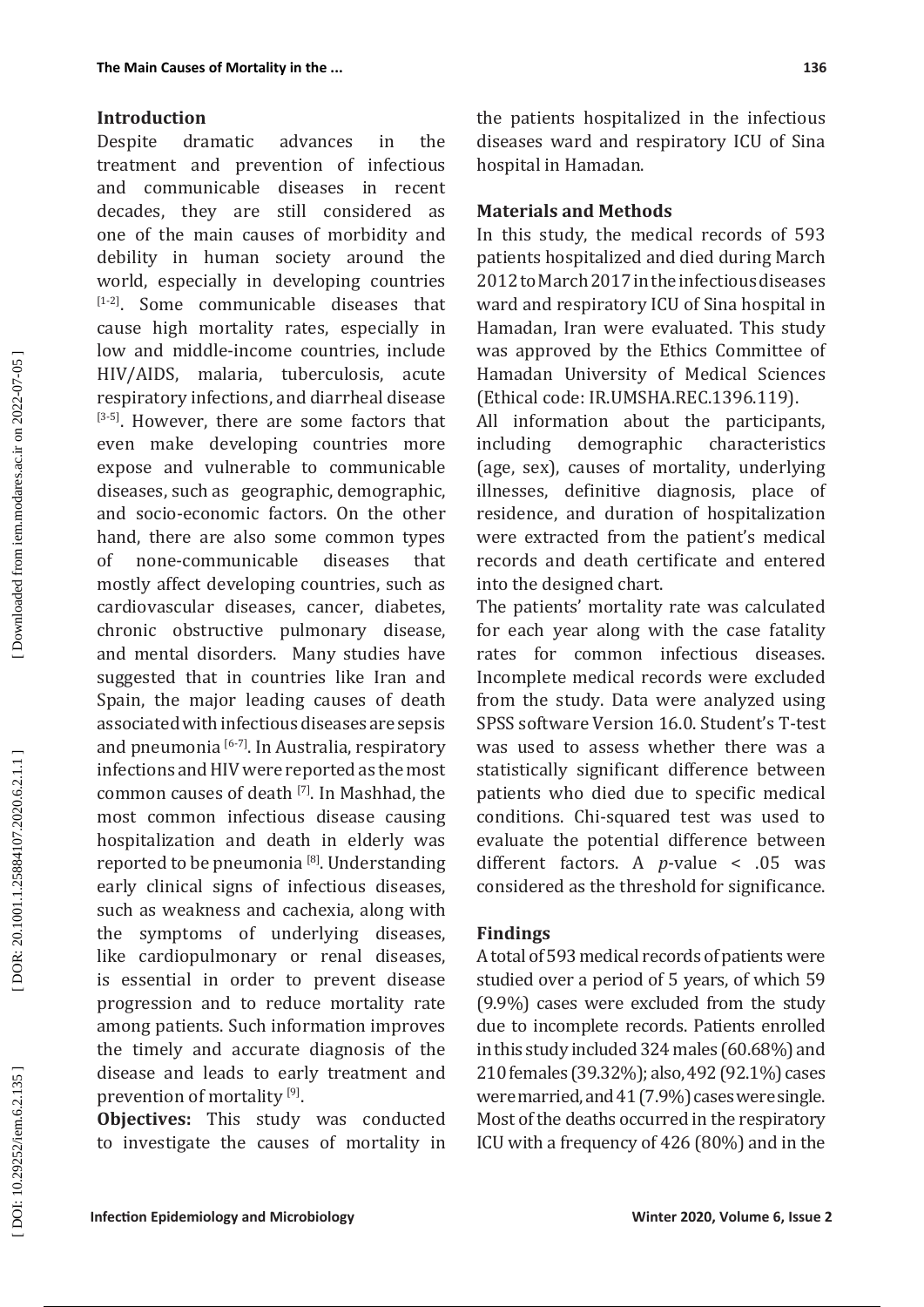infectious diseases ward with a frequency of 108 (20%). The mean age of the patients at the time of death was 70.9 ±17.8 years, ranging from 18 to 114 years. Death was common in these two hospital wards among the elderly patients aged 80-90 years. The average length of hospitalization was 8.1 days, ranging from 1 to 94 days (Table 1); this variable did not follow a normal distribution, so did the patients' age. Out of 534 deaths, 183 (34.26%) cases occurred after 2-6 days of hospitalization; however, 150 cases occurred on the first day

of admission. In total, 150 patients (28.1%) were hospitalized in the winter. The lowest prevalence of hospitalization was observed in the spring with 115 cases (21.5%). There was no significant difference between the causes of death in terms of season (*p*=.120). However, the prevalence of pneumonia in the autumn and winter was higher than in other seasons. Also, 70% (378) of the patients lived in urban areas (*p*=.414). The most common causes of death were sepsis 237 (44.3%), pneumonia 135(25.3%), stroke 37 (6.9 %), influenza 19

**Table 1)** Comparison of demographic characteristics of the patients admitted to the respiratory ICU and infectious ward

| <b>Variable</b>                             | <b>Respiratory ICU</b><br>N(%) | <b>Infectious Ward</b><br>N(%) | P Value |
|---------------------------------------------|--------------------------------|--------------------------------|---------|
| <b>Sex</b>                                  |                                |                                |         |
| Female                                      | 164 (38.5)                     | 46 (46.6)                      | .436    |
| Male                                        | 262(61.5)                      | 62 (57.4)                      |         |
| <b>Habitat</b>                              |                                |                                |         |
| City                                        | 305 (71.6)                     | 73 (67.6)                      | .414    |
| Village                                     | 121 (28.4)                     | 35 (32.4)                      |         |
| <b>Underlying disease</b>                   |                                |                                |         |
| Yes                                         | 222(52.1)                      | 63 (58.3)                      | .247    |
| N <sub>o</sub>                              | 204(47.9)                      | 45(41.7)                       |         |
| <b>Seasons</b>                              |                                |                                |         |
| Spring                                      | 89 (20.9)                      | 26(24.1)                       |         |
| Summer                                      | 96 (22.5)                      | 33 (30.6)                      | .12     |
| Autumn                                      | 120 (28.2)                     | 20(18.5)                       |         |
| Winter                                      | 121 (28.4)                     | 29(26.8)                       |         |
| Mean age $\pm$ SD (yrs)                     | $70.2 \pm 18.3$                | $73.9 \pm 15.10$               | .124    |
| Mean duration of hospitalization± SD (days) | $8.6 \pm 10.6$ .               | $6.7 \pm 11.6$                 | .004    |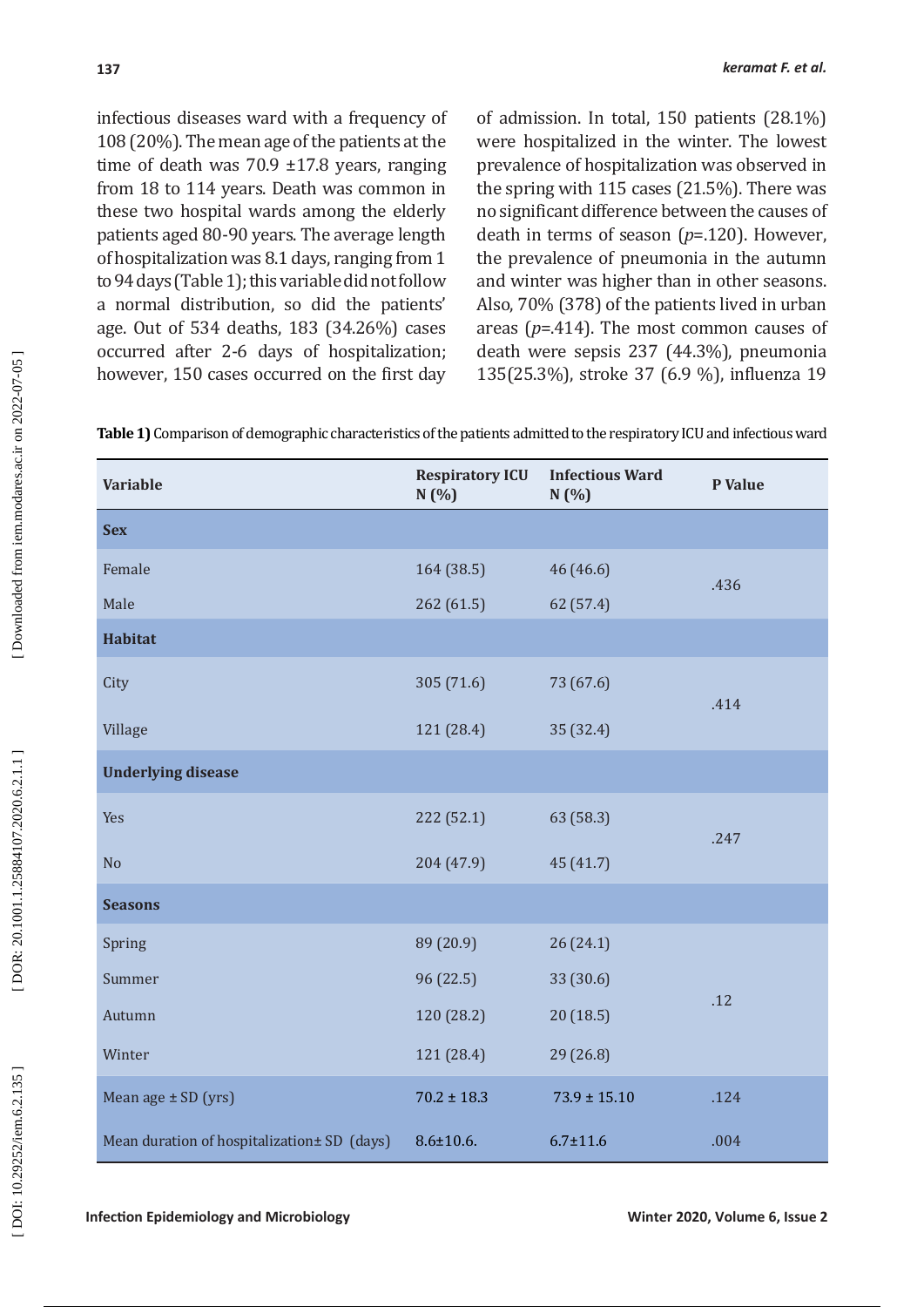(3.6%), and other causes 51 (9.5%), including renal failure, fulminant hepatitis, heart attack, and empyema (Table 2).

Moreover, 285 (53.4%) patients had at least an underlying disease (hypertension, stroke, diabetes, heart disease, AIDS (Acquired immune deficiency syndrome), hepatitis, and COPD (Chronic obstruc tive pulmonary disease). There was no

**Table 2)** Distribution of the patients admitted to the respiratory ICU and infectious ward based on the causes of death

| <b>Causes of Death</b> | Number (%) |
|------------------------|------------|
| Sepsis                 | 237 (44.3) |
| Urosepsis              | 21(3.9)    |
| Pneumosepsis           | 40 (7.5)   |
| Unknown origin         | 176 (32.9) |
| Pneumonia              | 135 (25.3) |
| Stroke                 | 37(6.9)    |
| Influenza              | 19 (3.6)   |
| Drug toxicity          | 17(3.3)    |
| <b>Tuberculosis</b>    | 16(3)      |
| Pulmonary embolism     | 15(2.8)    |
| Meningitis             | 5(0.9)     |
| <b>Unknown</b>         | 2(0.4)     |
| Others*                | 51(9.5)    |
| Total                  | 534 (100)  |

\* Renal failure, Fulminant Hepatitis, Empyema, Encephalitis, Myocardial infraction, Disseminated coagulopathy, Gastroenteritis.

statistically significant difference between the patients with underlying diseases and patients without underlying disease

in terms of the causes of death ( *p*=.247). However, patients with an underlying illness died more often due to sepsis. Based on the findings of this study, no significant difference was found between the patients admitted to the respiratory intensive care unit and infectious ward in terms of age, sex, place of residence, season, and underlying illness; however, the duration of patients hospitalization in the ICU was significantly longer than in the infectious ward ( *p*=.004). Sepsis (48.2%) and pulmonary embolism (44.1%) accounted for the highest rates of case fatality; as nearly 50% of patients died due to sepsis. Table 3 shows that respiratory ICU patients mostly died because of sepsis and influenza, and the most common cause of death in the infectious ward was pneumonia. Besides, there was a statistically significant difference between the patients hospitalized in the ICU and infectious ward in terms of the causes of death ( *p*=.001).

## **Discussion**

Different studies on infectious diseases in hospitals have demonstrated that sepsis and pneumonia were the most common causes of mortality [6, 10-11]. Also, Fernandez et al. (1999) and TavanaeeSani et al. (2011) showed that pneumonia was the most common cause of hospitalization in elderly patients [6, 8]. Another study by Golsha et al. (2012) showed that 25% of mortality in elderly patients was due to pneumonia  $[11]$ . However, in the present study, the main cause of death was sepsis in addition to pneumonia, inconsistent with the previous studies results  $[9-11]$ . Similar to this study findings, Hasibi et al. (2008) also reported sepsis and pneumonia as the main leading causes of death in patients  $[12]$ . It is suggested that some crucial steps be taken in order to assist in reducing the mortality rate, such as paying more attention to symptoms, urgent and accurate diagnosis, patient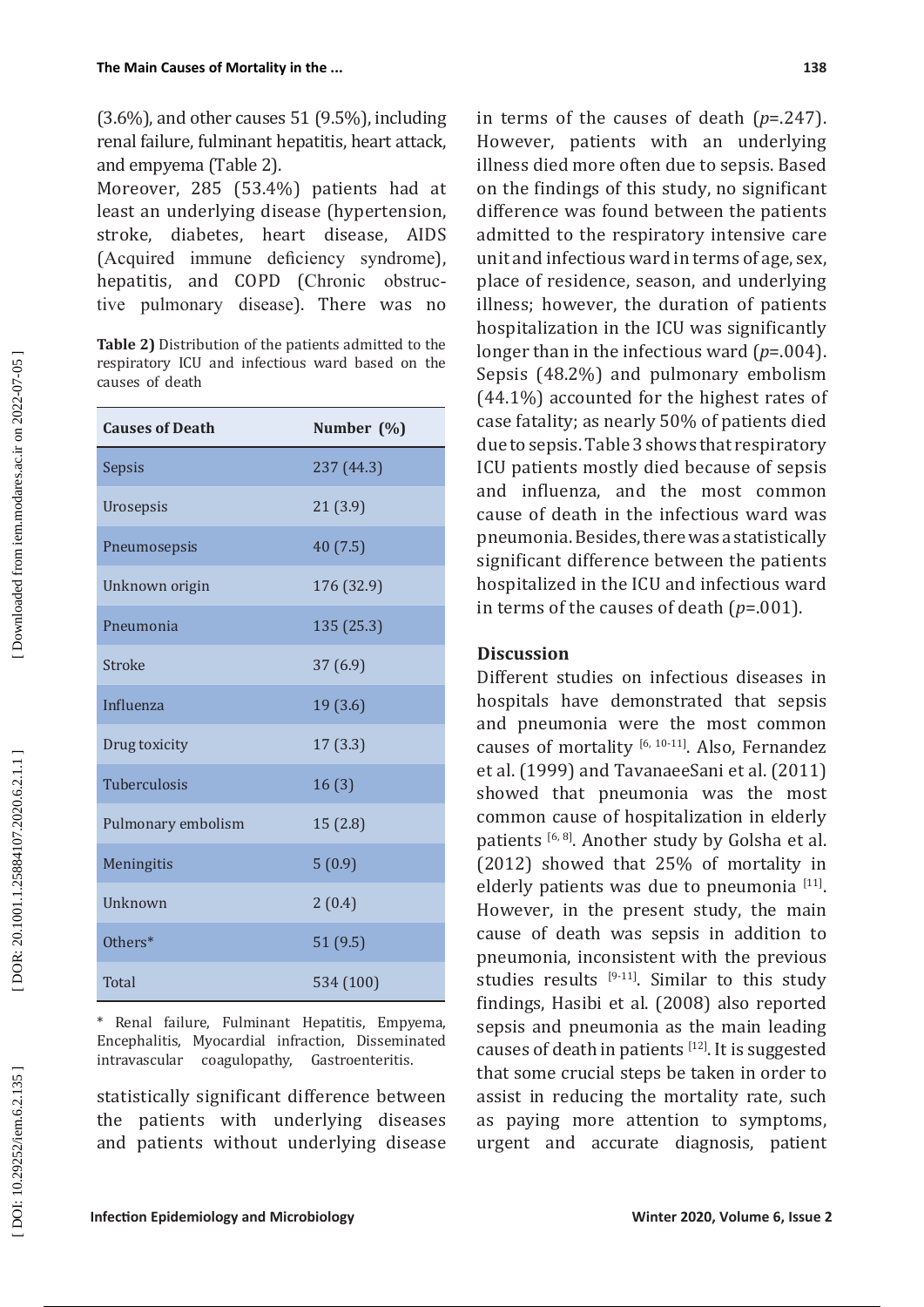| <b>Causes of Death</b> | <b>Infectious Ward</b><br>N(%) | <b>Respiratory ICU</b><br>N(%) | P Value |
|------------------------|--------------------------------|--------------------------------|---------|
| Sepsis                 | 36(33.3)                       | 201(47.2)                      |         |
| Pneumonia              | 43 (39.8)                      | 92(21.6)                       |         |
| <b>CVA</b>             | 11(10.2)                       | 26(6.1)                        | .001    |
| Influenza              | 0(0.0)                         | 19(4.5)                        |         |
| *Others                | 18(16.7)                       | 88 (20.6)                      |         |
| Total                  | 108(100)                       | 426 (100)                      |         |

**Table 3)** Distribution of causes of death in the patients based on the admission wards

\* Renal failure, Fulminant Hepatitis, Empyema, Encephalitis, Myocardial infraction, Disseminated intravascular coagulopathy, Gastroenteritis.

hospitalization in the appropriate section based on the symptoms and severity of the disease, and early antibiotic therapy. It is clear that the nature and type of infectious diseases, duration of symptoms, and the late referral of patients are contributing factors that could increase the risk of patients' mortality. Since this study showed that case fatality rate was relatively high in patients with sepsis (48.2%) and pulmonary embolism (44.1%), and almost half of these patients died, it is necessary to take more precautions in order to reduce case fatality rate by early diagnosis and immediate treatment of these patients.

In the present study, the highest mortality rate was 80% in the intensive care unit, followed by 20% in the infectious ward. However, Mahmoudi et al. (2014) reported that most of the deaths occurred in the emergency department (45.7%) and ICU  $(30.4\%)$ <sup>[13]</sup>. In another study by Noorizad et al. (2005), the highest morbidity rates were related to urinary tract infection (41.6%) and pneumonia (28.5%), these results are in line with the results of the present study in which mortality rate due to pneumonia was 21.6% in ICU [14].

In this study, the mean age of the patients

was approximately 70 years, and 50% of the patients were over 76 years old (*<sup>p</sup>*=0.124 ). It is worth mentioning that in the elderly, the presence of some infectious diseases like pneumonia may not be accompanied by symptoms of respiratory tract infection or even fever. These patients may be hospitalized with delirium and loss of consciousness. It is simply because in the elderly, the signs and symptoms of many infections are not the same as the symptoms of similar diseases in adults. The temperature in pneumococcal pneumonia is lower in the elderly than in young patients, and cough, fever, and sputum may not be present in these patients [15-17]. Also, it was determined that more than half of the patients who died in the infectious diseases ward and respiratory ICU had an underlying illness such as diabetes mellitus or previous cerebrovascular incidence. Noorizad et al. (2005) indicated in their study that underlying disease was associated with an increased risk of mortality  $[14]$ .

In this study, the majority of deaths were in males, which is approximately proportional to the general population of the country and also corresponding to the statistics of patients admitted to the ward of infectious

DOI: 10.29252/iem.6.2.135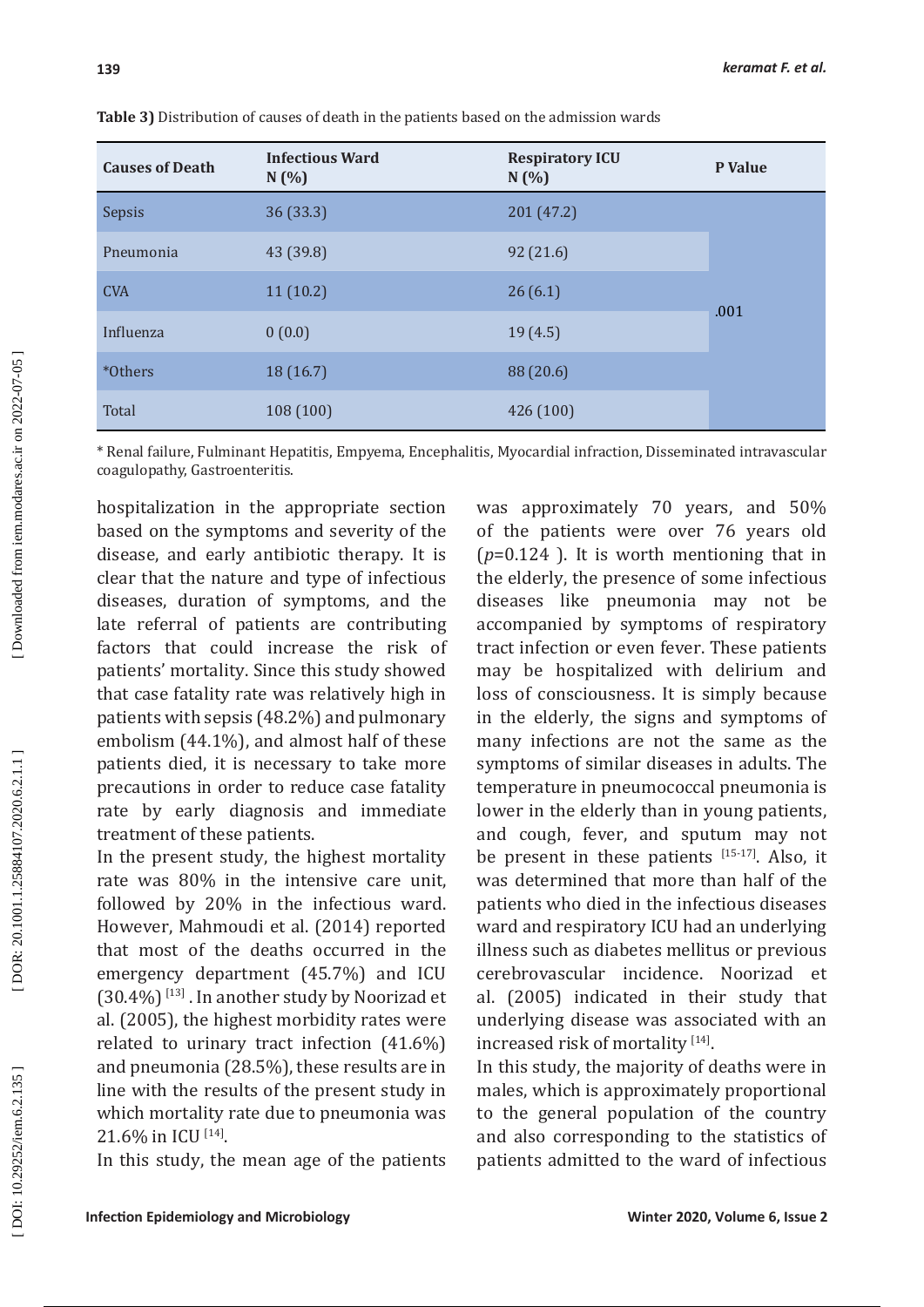diseases. Similar results were reported by Hasibi (2008), Serraino (2004), and Tellioğlu  $(2018)^{\frac{12}{12,18\cdot19}}$ .

The average length of hospitalization was 8 days in this study with the medians of 5 and 3 days for hospitalization in the ICU and infectious ward, respectively. In the present study, patients admitted to the respiratory ICU had a longer hospitalization period than those in the infectious ward because the severity of illnesses was lower among patients in the infectious diseases ward. In a study by Capelastegui (2008), more than 50% of patients with pneumonia were hospitalized for 5-10 days, which was similar to this study finding [20]. Timely prevention and control of these infectious diseases are suggested as the most effective approach for reducing the mortality rate.

## **Conclusion**

According to this study findings, the increase in the length of hospitalization was highly correlated with the increase in the mortality rate in both wards. Providing timely and accurate treatment in order to reduce duration of hospitalization is a key factor to reduce the mortality rate in these two wards of Sina Hospital.

**Acknowledgments:** The authors would like to hereby declare that the investigations described in the present paper are part of the research performed by Dr. Sima Sadat Ahmadinejad's thesis (the second author of this paper) for Doctor of Medicine degree with contract number of 9602191102. **Ethical Permissions:** Approval number in Hamadan university of medical sciences is IR.UMSHA.REC.1396.119 .

**Conflict of interest:** There is no conflict of interest to be stated.

**Authors Contribution:** Conceptualization: FK, SSA; Data curation: SSA; Formal analysis: ZS; Investigation: FK; Methodology:SSA; Project administration: FK; Resources: Supervision: FK; Validation: FK; Visualization: SSA;

Writing-original draft: AS; Writingreveiw and editing: AS.

**Fundings:** Hamadan university of medical sciences.

**Consent to participate:** Not applicable.

## **References**

- 1. Kasper DL, Madoff LC. Introduction to infectious diseases: Host-pathogen interactions. In: Kasper DL, Fauci AS, Hauser SL, Longo DL, Jameson JL, Loscalzo J, editors. Harrison's principles of internal medicine. 19th ed. New York: McGraw Hill Education; 2015. p. 1007-12.
- 2. Gupta I, Guin P. Communicable diseases in the South-East Asia region of the World Health Organization: Towards a more effective response. Bull World Health Organ.2010; 88(3):199-205.
- 3. Boutayeb A, Boutayeb S. The burden of non communicable diseases in developing countries. Int J Equity Health. 2005;4(1):2. Published 2005 Jan 14. doi:10.1186/1475-9276-4-2 .
- 4. Lankarani KB, Alavian SM, Peymani P. Health in the Islamic Republic of Iran, challenges and progresses. Med J Islam Repub Iran. 2013; 27(1):42-9.
- 5. Wester AL, Dunlop O, Melby KK, Dahle UR, Wyller TB. Age-related differences in symptoms, diagnosis, and prognosis of bacteremia. BMC Infect Dis. 2013; 13(1):346.
- 6. Fernández de la Hoz K, de Mateo S, Regidor E. Trends in infectious diseases mortality in Spain. Gac Sanit. 1999; 13(4):256-62.
- 7. Dore GJ, Li Y, Plant AJ, Kaldor JM. Trends in infectious disease mortality in Australia, 1979-1994. Med J Aust. 1998; 168(12):601-4.
- 8. TavanaeeSani A, Mirkarimi H. Evaluation of etiology of infectious diseases in elderly